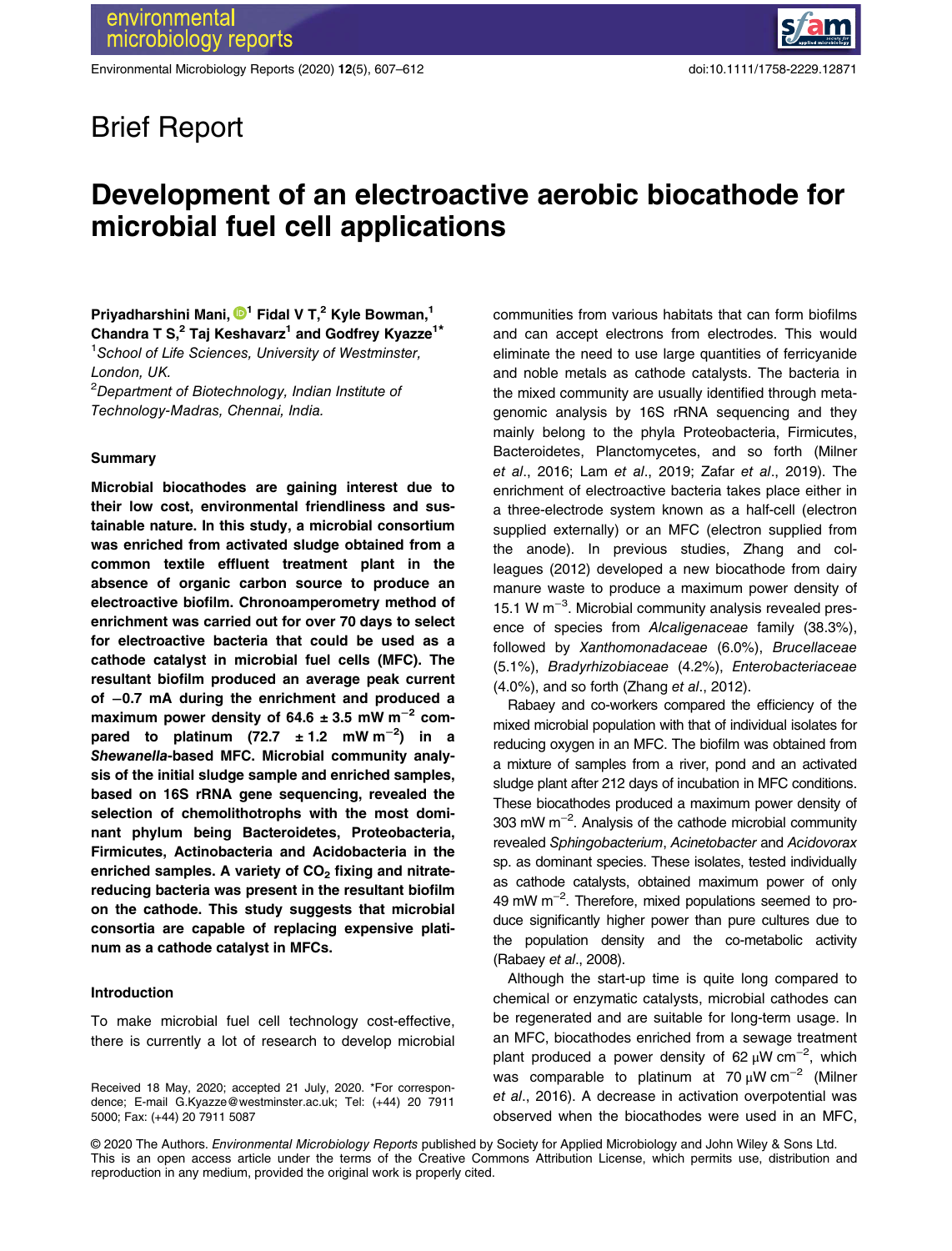### 608 P. Mani et al.

suggesting that the bacteria act as true catalysts for cathodic reaction (Rabaey et al., 2008). The source of inoculum, the enrichment method (half-cell, MFC) and the applied potential used in a bio-electrochemical system can affect the type of microbial community selected (Table 1).

As seen in Table 1 various inoculum sources and enrichment methods produce different microbial communities capable of carrying out reactions such as oxygen reduction and denitrification at the cathode of MFC. In this study, aerobic sludge from an activated sludge tank of a textile wastewater treatment plant in India was used to develop an electroactive cathode biofilm, in the absence of any carbon source, capable of catalysing the oxygen-reducing reaction. The catalytic efficiency of this biofilm was compared to Platinum in the cathode of a microbial fuel cell. The sequencing and bioinformatics analysis of the biofilm was carried out to identify the dominant species responsible for electrochemical activity by comparing it with other forms of growth (planktonic) observed in the study. The aim was to enrich from novel sources, and identify, microbes able to replace platinum as a biocatalyst in cathodes of microbial fuel cells.

## Results and discussion

Enrichment of electron-accepting microbes using chronoamperometry and their performance as biocathode

A stable current was obtained from the biofilm after a period of 70 days. A stable current is defined by a phase where there is no sharp increase in current on replacement of the catholyte. The average peak current produced was −0.7 mA at −0.1 V vs. Ag/AgCl. (Fig. 1).

Many studies utilized an organic carbon source (glucose, acetate) for the first few cycles to accelerate the formation of biofilm or a previously acclimated inoculum to decrease the start-up time (Zaybak et al., 2013; Xu et al., 2019). The activated sludge used in this study acclimated faster to the new media in the absence of organic carbon to form a biofilm. At day 60 there was an increase in current to a maximum of −0.9 mA after which it decreased to a steady-state value of −0.7 mA. The sustained current production for a period of 70 days indicates the electroactive behaviour of the biofilm.

A biofilm formation was also observed on the connection between the wire and the graphite rod, which



Fig 1. Chronoamperometry of biofilm showing the peak current for each cycle observed through half-cell microbial enrichment method (Refer Supplementary S1).

Table 1. Bio-electrochemical systems employed in the development of microbial biocathode and the dominant microbial communities identified.

| Cathode material                | Source of inoculum                        | Enrichment method/<br>potential         | Microbial community                                                                                                          | References                  |
|---------------------------------|-------------------------------------------|-----------------------------------------|------------------------------------------------------------------------------------------------------------------------------|-----------------------------|
| Carbon paper                    | Aerobic sludge                            | MFC $(-0.1 V vs. SCE)$                  | 80% Uncultured Bacteroidetes 13%<br>Thiorhodospira sp. $(\gamma$ -Proteobacteria)                                            | Xia et al. (2012)           |
| Mn-based<br>catalysed<br>carbon | Denitrifying sludge                       | Singe chambered<br>MFC (1000 $\Omega$ ) | Thauera sp. (43%-74%), Nitrosomonas<br>sp. (3%-8%), Desulfomicrobium sp.<br>$(1\% - 8\%)$ and Thiobacillus sp. $(3\% - 5\%)$ | Yang <i>et al.</i> (2019)   |
| Graphite fibre<br>brush         | Sulphur-reducing<br>bacteria sludge (SRB) | MFC $(-0.8 V vs SHE)$                   | Desulfovibrio sp., Thiomonas sp.,<br>Sulfuricurvum sp. and Thiobacillus sp.                                                  | Blázquez<br>et al. (2017)   |
| Graphite plate                  | Acclimated SRB+<br>magnetite particles    | MEC (0.8 V)                             | 72.2% Desulfovibrio sp., 14.2%<br>Acetobacterium sp.                                                                         | Hu et al. (2018)            |
| Graphite granules               | Denitrifying sludge                       | <b>MEC</b>                              | Escherichia/Shigella spp., Actinotalea sp.,<br>Desulfitobacterium sp. (Fe reducing<br>bacteria)                              | Zhao <i>et al.</i> (2018)   |
| Carbon cloth                    | Aerobic sludge                            | MFC $(-0.3 V vs.$<br>Ag/AgCl)           | 39.9% Proteobacteria, 29.9%<br>Planctomycetes,<br>13.3% Bacteroidetes                                                        | Wang et al. (2013)          |
| Carbon felt                     | Activated sludge                          | Half cell (0.1 V vs.<br>Ag/AgCl)        | 23.3%-44.3% Unidentified<br>y-Proteobacteria                                                                                 | Milner <i>et al.</i> (2016) |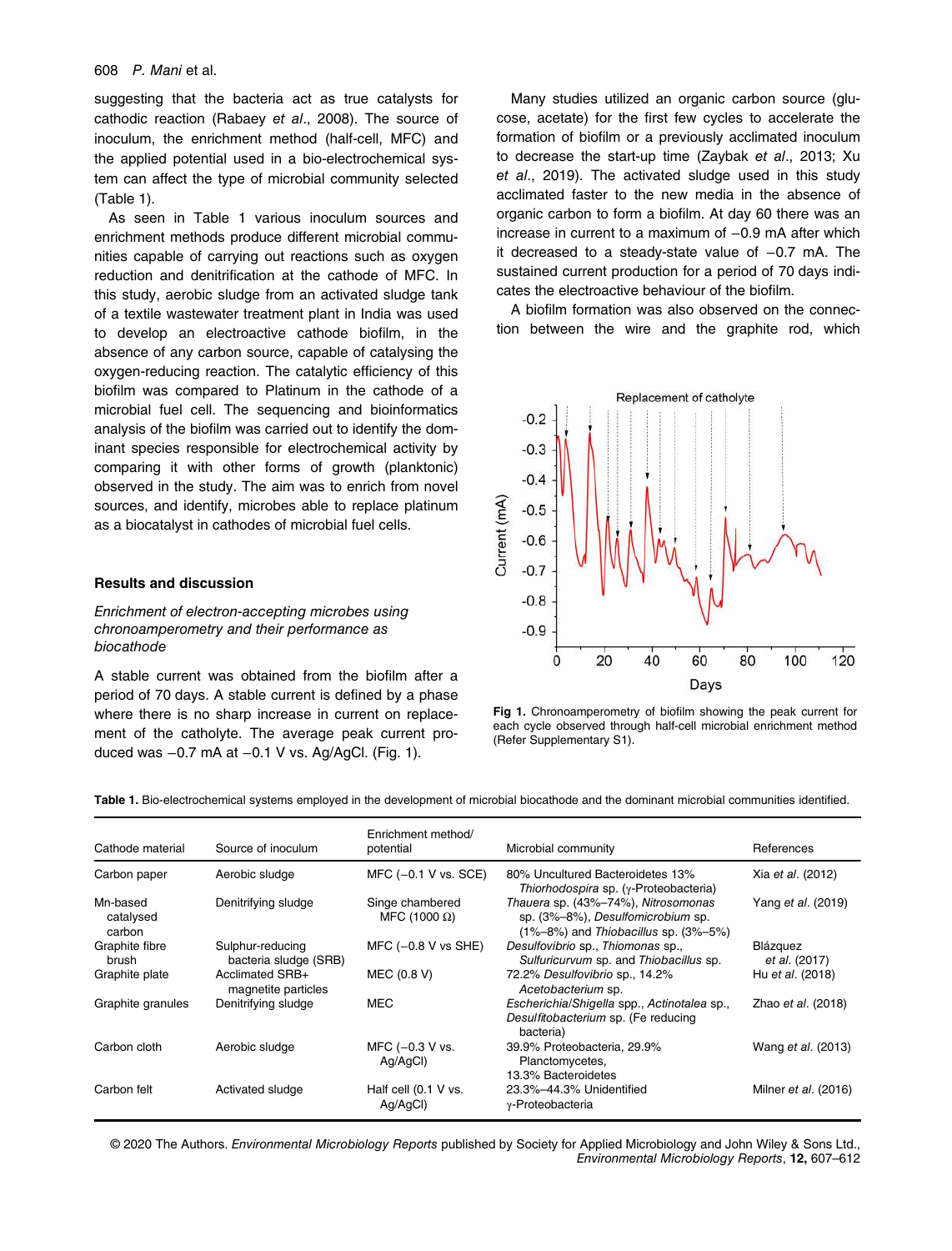suggests that the microorganisms are electrophilic and depend on the electrons for their respiration and other metabolic activities. The average resistance of the system was 142 Ω, varying depending on the current produced. Apart from biofilms on the electrodes, there were planktonic cells in the media and on the glass walls of the electrochemical set-up. The characteristics of the biofilm and planktonic cells were analysed by sequencing the microbial community.

The maximum voltage (OCV) obtained was highest for Platinum MFC with 950, 890 mV for biocathode and 400 mV for plain graphite. The acclimated biocathode achieved a cell potential equivalent to Platinum MFC in 4–5 h. The prior acclimation eliminates the start-up lag in MFC as observed by Clauwaert and colleagues (2007) and Mao and colleagues (2010). A steady voltage was maintained for 7 days after which the media was replenished.

Conventionally the efficiency of MFCs is affected mainly because of three losses, namely, activation losses (ALs) caused by high overpotential at electrodes, ohmic losses (OLs) due to reactor design and the mass transfer losses due to low substrate diffusion. The biocathode in this study decreased the activation overpotential at the cathode and performed at a rate comparable to platinum (Fig. 2 inset). This was confirmed by voltage vs. current density graph, where Pt MFC showed a steeper potential drop at lower current densities indicating a higher AL compared to the biocathode MFC. Similar results were observed by Rabaey and colleagues (2008) suggesting that the bacteria act as true catalysts for the cathode reduction reaction.

The polarization tests revealed a maximum power density of 72.7  $\pm$  1.2 mW m<sup>-2</sup> for platinum MFC followed by  $64.6 \pm 3.5$  mW m<sup>-2</sup> for biocathode MFC and  $4.3 \pm 0.1$  mW m<sup>-2</sup> for plain graphite MFC (Fig. 2). The internal resistance of the cell with biocathode MFC was 680 Ω and with platinum, it was 655 Ω. The internal resistance depends on several factors such as reactor design, electrode configurations, type of catalyst, and so forth. The distance between the electrodes was large  $(\sim 13$  cm) in the 'H' type reactor used in this study and this accounts for potential losses and high ohmic resistance. Zhang and colleagues (2012) developed a novel tubular MFC with graphite brush electrodes  $(\sim 2-3$  cm distance between the electrodes) that produced a low internal resistance of only 30  $\Omega$  with a bioanode and biocathode. Therefore, with improvement in the reactor design, the OLs could be considerably reduced. The comparable power density and the internal resistance of the biofilm with platinum suggest that bacteria can perform as efficient cathode catalysts in a microbial fuel cell.



Fig 2. Maximum power density for each cathode catalysts in MFC measured using polarization tests as in Mani and colleagues (2019). Inset: Voltage/current graph for the cathodes indicating the losses.

#### Microbial community analysis

Four different types of samples were analysed by Illumina-Next generation sequencing (detailed in Supplementary S2) viz. Sludge—Initial sludge used for enrichment, EB—biofilm on the graphite electrode, EW—biofilm on the connecting wires and plank—planktonic cells formed on the walls of the enrichment set-up. Sludge had OTUs of 1044 and after enrichment EB had an OTUs of 889, whereas EW and Plank had 930 and 822 respectively (Fig. 3 inset). The number of observed species in sludge was 1044, which on enrichment decreased to  $\sim$ 765 for EW, less than 710 for EB and 624 for plank (Fig. 3). These results contradict Wang et al., 2013, who obtained a higher number of species in planktonic compared to biofilm (Wang et al., 2013). The higher number of species near the electrode wire (EW) suggests these bacteria are electrophilic and survive by accepting electrons for their metabolism.

Shannon index provides an estimate of the diversity and variance among the species population within a sample. High diversity in the sample is characterized by a higher Shannon index. Sludge had a Shannon index of 6.648 whereas it was significantly reduced for EB and plank with values 5.102 and 4.394. This indicates that the population within the enriched sample belonged to related groups carrying out the similar metabolic function.

The dominant phylum for all the samples was Bacteroidetes, Proteobacteria, Firmicutes, Actinobacteria and Acidobacteria. There was variation in the relative amount of species between sludge and the enriched samples. The sludge sample had the following dominant class α-Proteobacteria (24%), γ-Proteobacteria (15%) and Sphingobacteriia (12%). On enrichment, α-Proteobacteria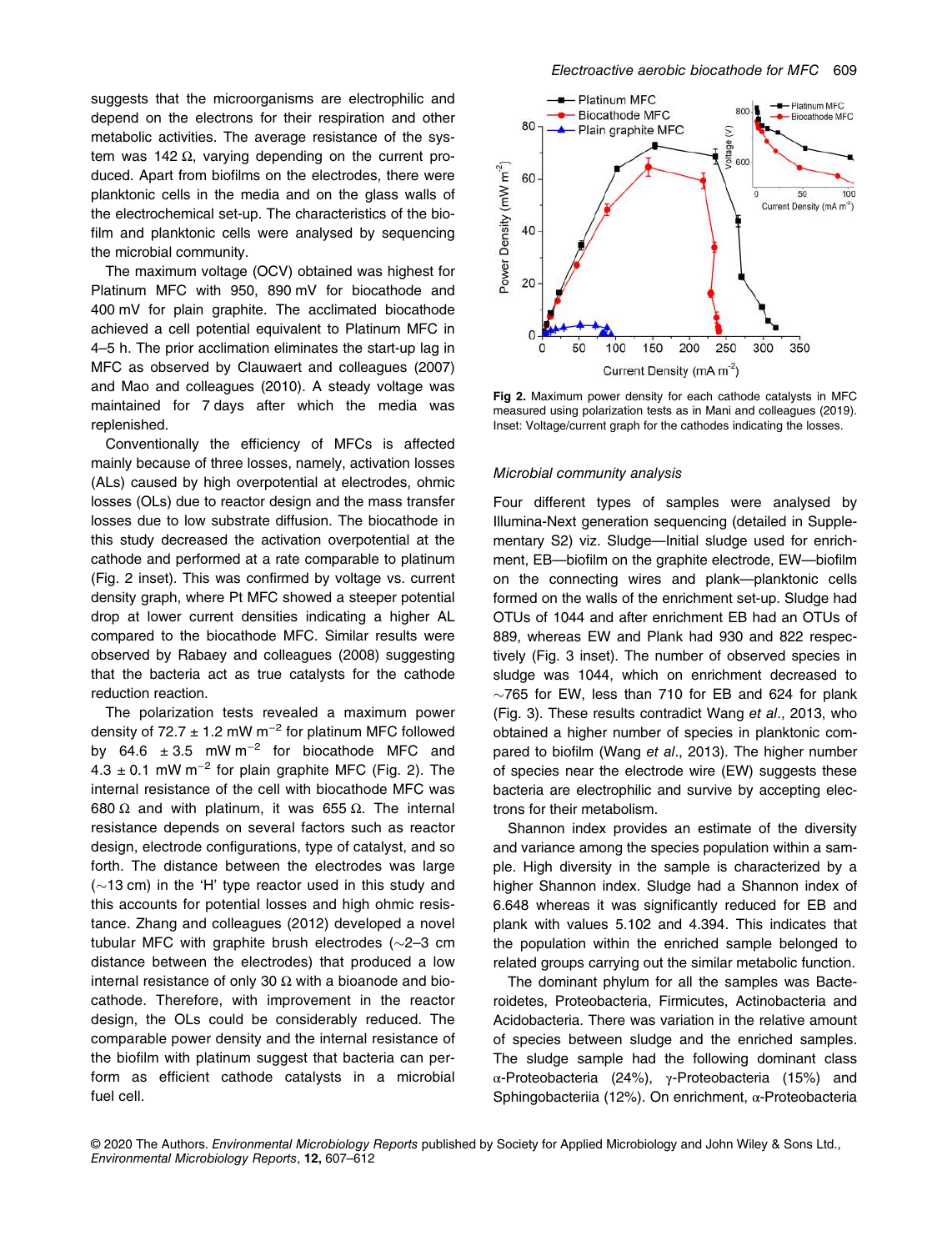#### 610 P. Mani et al.

(Plank 32%, EW 31% and EB 29%) was further increased and Sphingobacteriia was replaced with Flavobacteriia as the dominant class in Bacteroidetes phylum (Fig. 4). The phyla Bacteroidetes and Proteobacteria are dominant in the majority of wastewaterenriched biofilms of both the anode and cathode. The species present in the biofilms vary depending on the mechanism of electron transfer (Ishii et al., 2017).

The dominant species present in the cathodic biofilm were Nitrosomonas europaea, Sphingobium aminese, Nitratireductor indicus and Gordonia polyisoprenivorans as observed in the ternary plot between EB, EW and Plank samples (Fig. 5).

Nitrosomonas europaea was one of the prominent species that was enriched in all the biofilms, and hence it could be spotted at the centre of the ternary plot (Fig. 5). Nitrosomonas europaea is a chemolithoautotroph, deriving its energy from oxidation of ammonium ions to nitrite (Laanbroek et al., 2002). The source of ammonia could be the ammonium chloride and ammonium sulphate present in the enrichment media. The nitrite produced by this species would have been utilized by Nitrobacter sp. as it obtains energy from the oxidation of nitrite ions to nitrate ions (Grundmann et al., 2000). Nitrosomonas europaea also has the ability to fix  $CO<sub>2</sub>$ through the Calvin cycle to form sugars that can be utilized by other organisms in the biofilm (Chain et al., 2003). A species from phylum Actinomycetes, namely Gordonia polyisoprenivorans, was seen to be enriched specifically in EB and plank biofilm. It was first isolated from automobile tyres and is one of the few available latex degrading microbes (Ding et al., 2017). In addition, G. polyisoprenivorans converts sugars to



Fig 3. The observed number of species in each sample. Inset: OTUs obtained from each of the samples.



Fig 5. Ternary plot indicating the dominant species in the enriched samples.



Fig 4. The relative abundance for the dominant class in each phylum for all samples.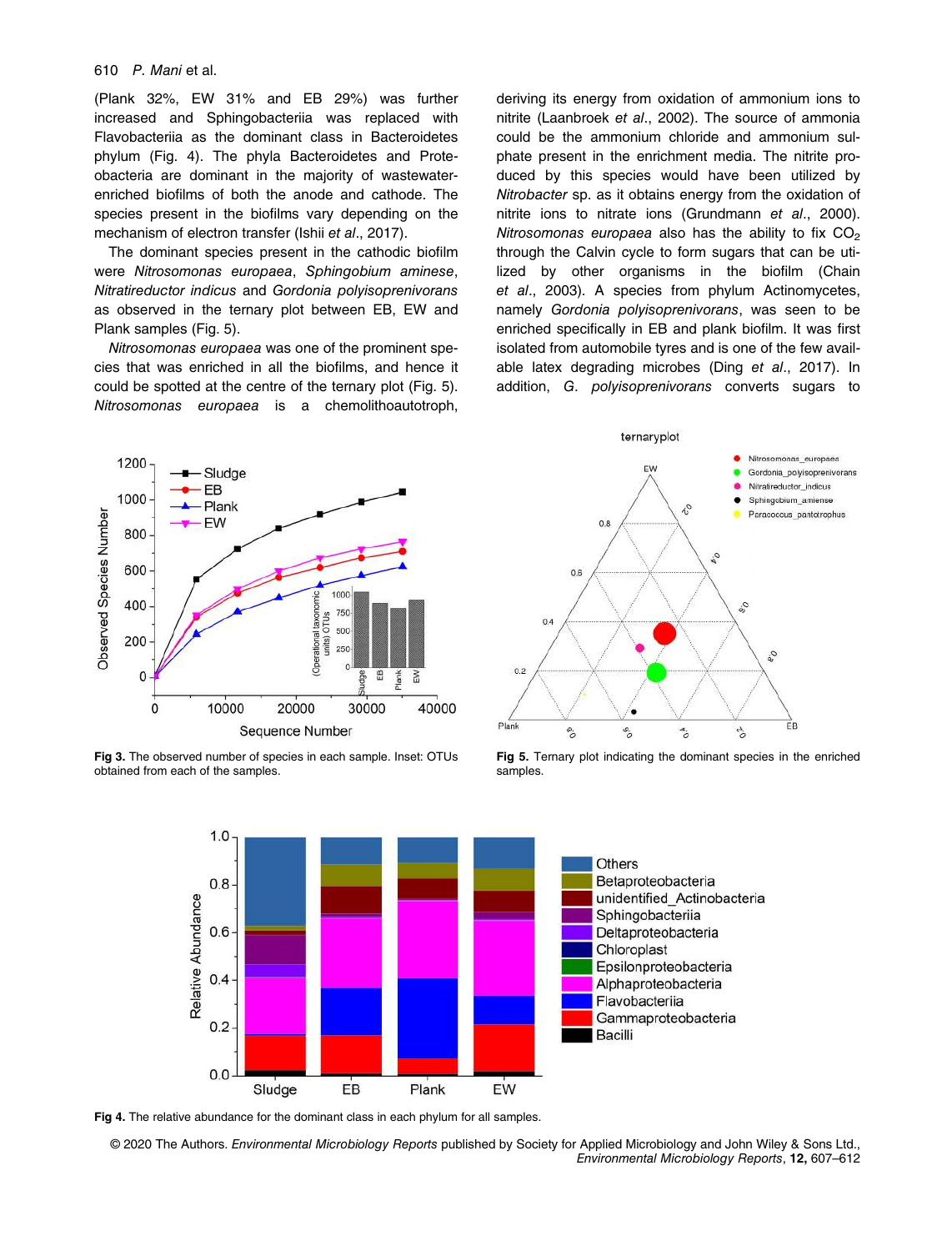extracellular polysaccharides, which is responsible for the formation of biofilms (Fusconi et al., 2006). One of the few chemoheterotrophs enriched on biofilms were Sphingobium aminese, which was present specifically on EB and plank samples (Fig. 5). This species can utilize only organic carbon sources for its metabolism (Ushiba et al., 2003). Only subtle differences were observed between Plank and EB samples. Plank had a higher population of Mesorhizobium sp. and Paracoccus pantotrophus. Paracoccus pantotrophus has nitrate reductase that can convert nitrate to nitrite (Sears et al., 2000). In addition, P. pantotrophus has the ability to fix  $CO<sub>2</sub>$  through ribulose bi-phosphate pathway (Bardischewsky and Friedrich, 2001). The primary microbe that might be responsible for the cathodic current is Nitratireductor indicus through the process of denitrification. Nitratireductor indicus can degrade crude oil, was isolated from the deep-sea water of the Indian Ocean, and it reduces nitrate to nitrite (Lai et al., 2011). A dominant genus observed in Xanthomonadaceae family was Luteimonas that was high in EB (11%) and EW (14%) compared to Plank (4%). Some species of this genus are capable of nitrate reduction to nitrite (Young et al., 2007). The dominance of Luteimonas EB and EW indicates that it follows a similar mechanism as Nitratireductor indicus to contribute to the current produced. Luteimonas, the nitrate-reducing bacteria is known to utilize organic acids and certain amino acids as the organic substrates. These metabolites are the by-products of other types of bacterial metabolism. Thus, the overall consortia of the microbes established in the biofilm might have had complementary metabolic roles leading to a formation of a chemolithotrophic community. These microbial interactions are widely seen in biofilms and planktonic bacteria. Further meta-transcriptomics analysis such as gene expression studies is required to predict the possible metabolic interaction pathway within the community (Ishii et al., 2015).

Nitrates have been used as terminal electron acceptors at the cathode of MFCs. Biocathodes equipped for reduction of nitrate from wastewater produced a low power density of 9.4 mW m<sup>-2</sup> in an MFC (Lefebvre et al., 2008). In this study, the power output of biocathode  $(64.6 \pm 3.5 \text{ mW m}^{-2})$  was comparable to platinum  $(72.7 \pm 1.2 \text{ mW m}^{-2})$  in an MFC. Therefore, it can be concluded that biocathodes utilizing alternative terminal electron acceptors (nitrates) together with oxygen could be used to achieve a high-power output at the cathode of MFC.

Several species present in the samples (Gordonia sp., S. aminese and Nitratireductor indicus) are capable of degrading environmental pollutants. The role of the species in nitrate reduction, pollutant removal and power production in an MFC may be a perfect combination to develop MFC for bioremediation applications.

#### **Conclusion**

In this study, electroactive bacteria were enriched from textile wastewater to utilize them as a cathode catalyst in an MFC. The enriched biofilm produced an average peak current of 0.7 mA during the enrichment and produced a maximum power density of  $64.6 \pm 3.5$  mW m<sup>-2</sup> comparable to platinum (72.7  $\pm$  1.2 mW m<sup>-2</sup>) when employed in an MFC. The microbial community analysis of initial sludge sample and the enriched samples (plank, EB, EW) revealed the selection of chemolithotrophic organisms that fix  $CO<sub>2</sub>$  for their metabolism. The most dominant order of species was Flavobacteriales (Bacteroidetes) and Rhizobiales (Alphaproteobacteria) in the enriched samples. The metabolic interaction between  $CO<sub>2</sub>$  fixers and the reduction of nitrate to nitrite contributes to the biofilm formation and current production. As the bacterial biofilm was formed in the absence of any organic carbon, this method of enrichment eliminates the need for carbon replenishment and can be used for wastewater containing low carbon content. Thus, the present study has established and identified a novel consortium of electroactive bacteria that are capable of accepting electrons from the electrode and act as cathode catalyst in an MFC.

# Funding

This work is part of Newton-Mosharafa Institutional Links project fully funded by the Science and Technology Development Fund in Egypt (ID 27662) and British Council in the UK (ID 261690585).

#### **References**

- Bardischewsky, F., and Friedrich, C.G. (2001) The shxVW locus is essential for oxidation of inorganic sulfur and molecular hydrogen by Paracoccus pantotrophus GB17: a novel function for lithotrophy. FEMS Microbiol Lett 202: 215–220.
- Blázquez, E., Gabriel, D., Baeza, J.A., and Guisasola, A. (2017) Evaluation of key parameters on simultaneous sulfate reduction and sulfide oxidation in an autotrophic biocathode. Water Res 123: 301–310.
- Chain, P., Lamerdin, J., Larimer, F., Regala, W., Lao, V., Land, M., et al. (2003) Complete genome sequence of the ammonia-oxidizing bacterium and obligate Chemolithoautotroph Nitrosomonas europaea. J Bacteriol 185: 2759–2773.
- Clauwaert, P., van der Ha, D., Boon, N., Verbeken, K., Verhaege, M., Rabaey, K., and Verstraete, W. (2007). Open air biocathode enables effective electricity generation with microbial fuel cells. Environmental Science & Technology, 41(21), 7564–7569. http://dx.doi.org/10.1021/ es0709831.
- Ding, X., Yu, Y., Chen, M., Wang, C., Kang, Y., Li, H., and Lou, J. (2017) Bacteremia due to Gordonia